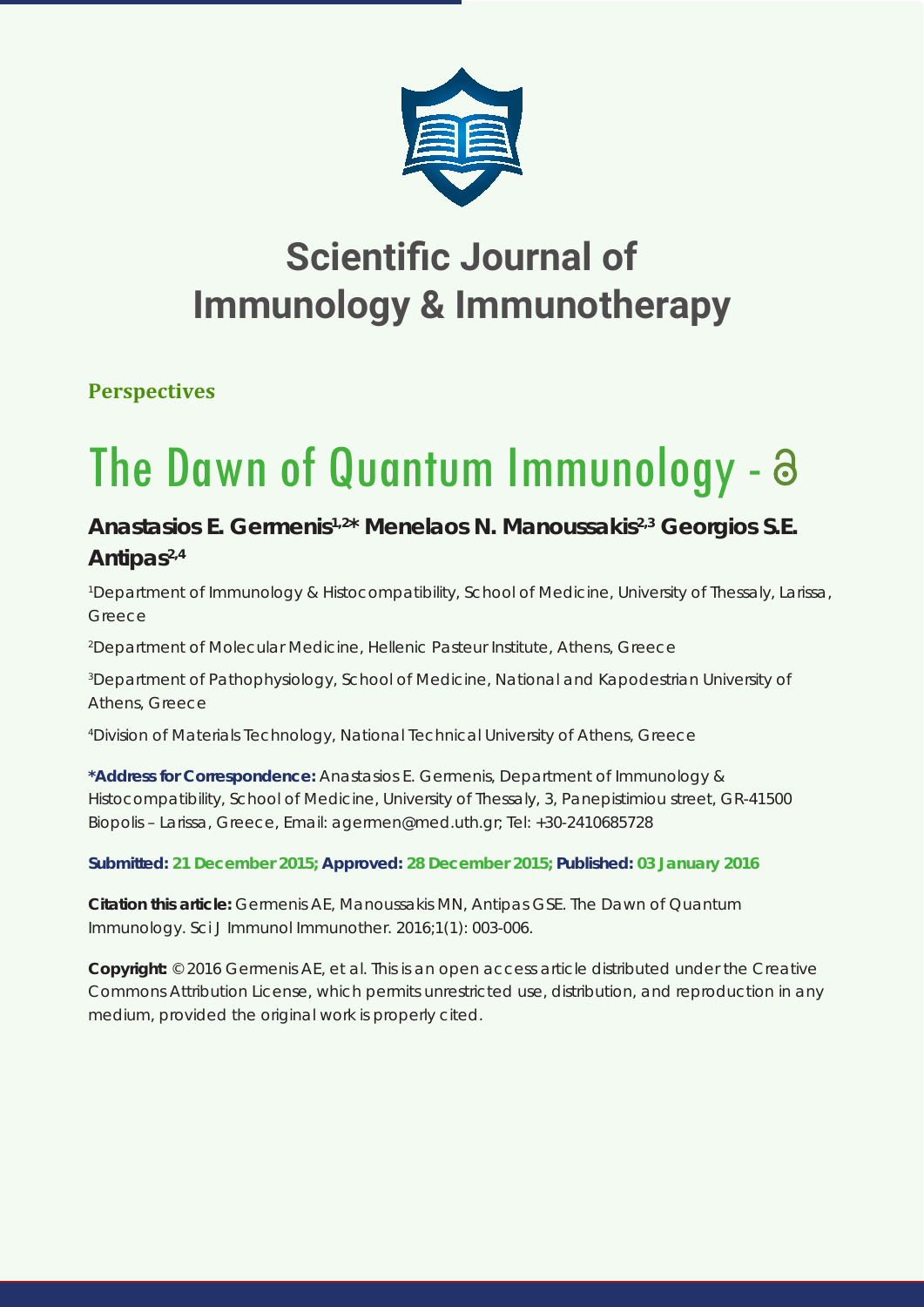

#### **ABSTRACT**

The molecular mechanisms underlying the intrinsic ability of T cell receptors (TCRs) to recognize a broad range of pMHC (peptide bound to molecules of major histocompatibility complex) ligands resulting in activation of only a subset of effector functions (partial or weak agonists) or in inhibition of the T cell's ability to respond to agonist stimulation (antagonists) has been the subject of much investigation. Thermodynamic and kinetic studies have been undertaken describing different T cell outcomes based on strength of signal of TCR-pMHC interaction. Nevertheless, the strength of signal has not been well defined and theories of how the biochemistry of pMHC interactions impact downstream immunological responses are all still debated as none of them explain all available experimental data. We have recently established that certain descriptors associated to the atomic structure of the peptide and its underlying electronic structure reflect the immunological outcome of the *in vitro* TCR-pMHC interactions. Our finding that atomic coordination is directly correlated to peptide immunogenicity represents the first example of a direct relationship between peptide atomic/electronic structure and TCR-pMHC functional avidity. The technological ability to define and predict peptide immunogenicity –particularly if this ability only involves some minimal determinism intrinsic to quantum mechanics– constitutes visionary science; such a possibility has far reaching implications, which transcend the TCR-pMHC complex and touch upon the generic issue of protein-protein interaction.

a

A key step of the adaptive immune response is the specific recognition by the T cell receptor (TCR) of foreign peptides bound to class I or II molecules of the major histocompatibility complex (peptide-MHC complex; pMHC) on the surface of antigen presenting cells. The type of the elicited immune response depends on the nature of the pMHC and the involved T cell [1]. Other not independently functioning signals via coreceptors, accessory and costimulatory interactions appear to increase the magnitude and/or the duration of TCR signals [2]. However, TCR-pMHC interaction is the decisive event that is required for all downstream events with respect to T cell response against foreign peptides.

Nevertheless, several studies have shown that individual TCRs really can recognize over a million different individual peptides in the context of a single MHC molecule [3-5]. Thus, on the contrary to what was initially suggested by clonal selection theory ("oneclonotype–one-specificity" [6,7]), TCRs are characterized by an extensive cross-reactivity (alternately referred as TCR degeneracy). This TCR paradox of exquisite specificity accompanied by marked cross-reactivity is of the utmost importance not only for immune defense but also for thymic selection, since, in order to differentiate in the thymus, T cells are also required to recognize with low affinity, MHC molecules bearing peptides derived from self-proteins [8,9].

Thus, the molecular mechanisms underlying the intrinsic ability of TCRs to recognize a broad range of pMHC ligands resulting in activation of only a subset of effector functions (partial or weak agonists) or in inhibition of the T cell's ability to respond to agonist stimulation (antagonists) [10-12] has been the subject of much investigation [13]. Since the first crystal structure determinations of TCR-pMHC complexes in 1996, structural, thermodynamic and kinetic studies have been undertaken describing different T cell outcomes based on strength of signal of TCR-pMHC interaction [2,14,15]. Nevertheless, the strength of signal has not been well defined and theories of how the biochemistry of pMHC interactions impact downstream immunological responses are all still debated as none of them explain all available experimental data [16-19]. All approaches which have attempted to address the TCR-pMHC structure-function relationship, including binding pocket energetics, molecular dynamics and thermodynamical modelling have been proven to be prone to extensive binding/free energy degeneracy, evidently failing altogether to yield accurate prognostic models of the TCR-pMHC outcome.

The atomic or the electronic scale of protein-protein interaction is invariably intractable for biologically relevant structures. On the

other hand, the existing gap in understanding the apparent paradox of TCR specificity and cross-reactivity may be attributed to the unavoidable referencing at the mesoscale (of the order of 100 Å in the case of the TCR-pMHC complex) as is, for instance, the norm in kinetic studies via molecular dynamics. Such approach, however, apparently reflects primarily the technical conundrums rather than a conscious research choice; the issue of relating the electronic state of the TCR-pMHC complex to any plausible biological mechanism operating on the molecular level requires cross-discipline skills and cross-discipline intuition, which, even today, represents a challenge. In other words, it is understandable that reverting to the mesoscale is owing to the appreciable span of length scales –between three and four orders of magnitude– which separates the molecular level of the immune recognition from any causal mechanism� [20] at the atomic level of protein structure. However, the indications that such a relation may be convincingly decrypted have already been in place since the substitution of a single peptide residue is able to alter the functional outcome of TCR-pMHC recognition. The latter behaviour must be seen as reflective of the causality cast upon a scale smaller than the residue (e.g. on the electron density).

On this basis, we have recently established that certain descriptors associated to the atomic structure of the peptide and its underlying electronic structure reflect the immunological outcome of the *in vitro* TCR-pMHC interactions [20-24].This finding was initially arrived at by addressing the case of the Tax nonapeptide (LLFGYPVYV) from the human T-cell leukemia virus type 1 (HTLV-1) that, presented by the HLA-A0201, acts as a strong agonist for the A6 TCR [25]. Most profoundly, while laying out our methodology, we contemplate that the study of the electronic structure of the TCR-pMHC interaction opens up a whole new field of research, which may qualify as Quantum Immunology.

Within the premise of our studies a combination of atomic correlation statistics (primarily atomic coordination, to be also referred to as coordination henceforth) and quantum chemical calculations were shown to predict immunological responses [21-23]. More precisely, our work on the Tax protein [26-28] indicated that a number of Tax variant peptides (which present spectacular differences in functionality, while exhibiting near-identical stereochemistry [25]) in complexation with the same TCR, consistently revealed different quantum chemical behavior, intrinsically expressed by the protonation state of the peptide's N-terminus [22]; agonist peptides selectively exhibited a stable ammonium group on their N-termini, which was altogether unattainable for antagonists. Remarkably,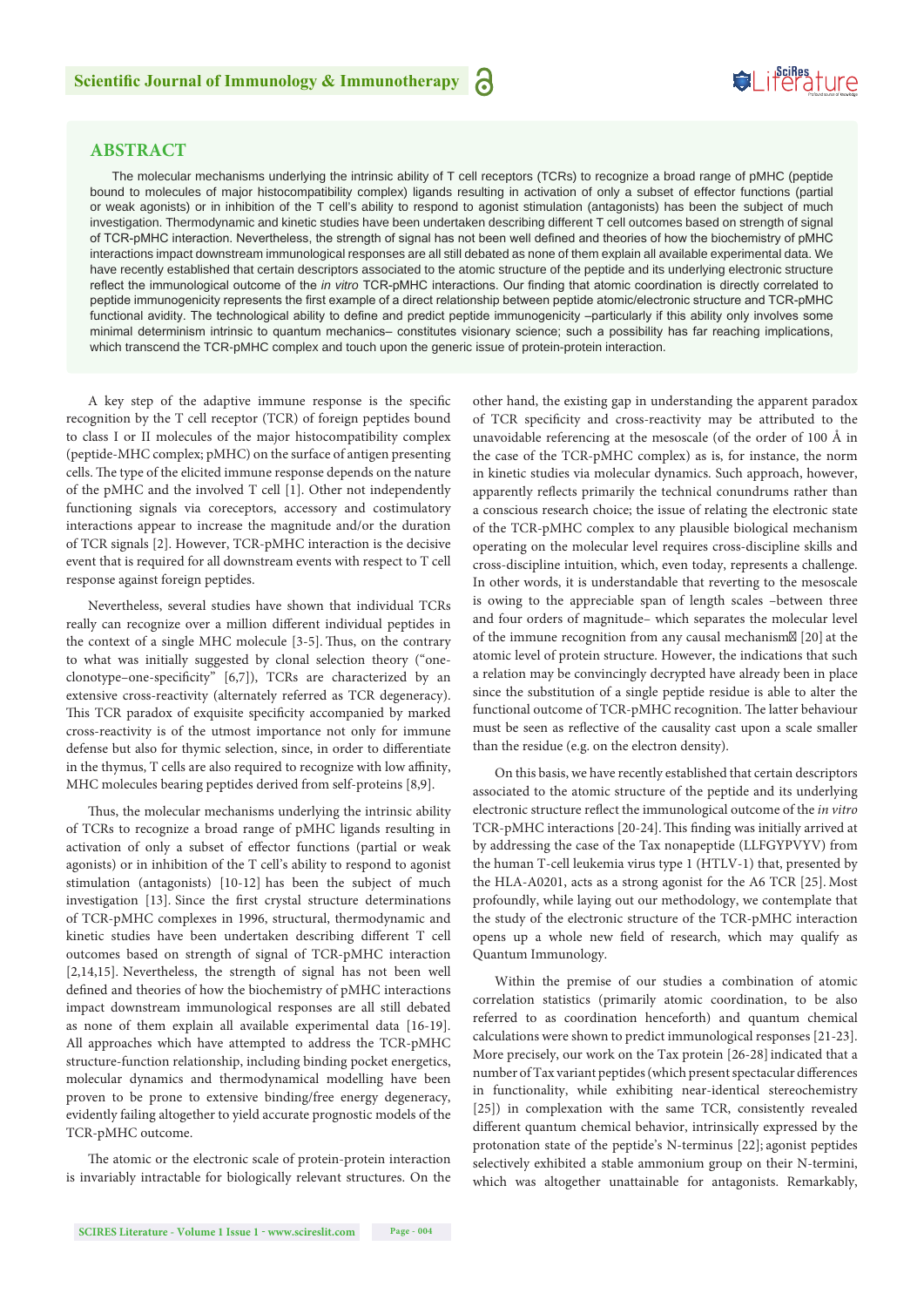#### **Scientific Journal of Immunology & Immunotherapy**

6

this finding was consistent across the range of conditions studied in regard to peptide formal charge and protonation of side chain groups [22,23]. Most importantly, the difference in the quantum chemical behavior of agonists versus that of antagonists was found to be reflected on the coordination of the variant in respect to the native (index) peptide: over-coordination in respect to the index signified an agonist, whereas under-coordination indicated an antagonist. It was additionally established that this trend is also valid for all crystallographed variants of the immunodominant human cytomegalovirus (HCMV) peptide (NLVPMVATV, pp65<sub>495-503</sub>) [24].

The results in Figure 1 are dependent on a single peptide structure for each of the Tax variants studied. The peptide structures were determined by previous crystallography studies. For each of the crystallographed structures, quantum mechanical relaxation of the H species resulted in a number of differing conformers. However, the heavy atoms on all conformers were kept immobile in their original (crystallographed positions). In order to test the potential for generalization of these results, we additionally performed classical molecular dynamics (MD) studies in which each of the crystallographed structures was introduced to thermal motion at physiological conditions. All MD simulations were performed in the micro canonical ensemble (NVE). Based on our unpublished data, the distribution of the antagonist P6A was shifted towards lower coordinations in respect to Tax confirming the trend of agonist under-coordination shown in figure 1.

The emerging tight link between the peptide-specific T cell response and the atomic coordination of peptide's tertiary structure is of the utmost importance. Its confirmation would provide



**Figure 1:** Atomic coordination correlates to peptide functional avidity. Each line represents the coordination difference of a Tax peptide variant in respect to the charge-neutral Tax peptide (index). Coordination differences were calculated for the P6A (antagonist), Y8A (weak antagonist/null) and V7R (weak agonist) variants. Calculations involved a number of Tax peptide conformers, for a range of formal charges and electron spin polarizations (the latter was considered to be induced by an external stimulus). All differences refer to total coordination (i.e. that arising from interatomic interactions irrespective of atom species). All calculations were based on the tertiary structures of the peptides as these were extracted from TCR-pMHC crystallographed complexes deposited in the Protein Data Bank (PDB); for PDB accession codes and methodological details the reader is referred to our original publications [21,23,24]. Calculations of PDF, RDF and of coordination numbers were performed with the PRDF program [29-31].

explanation for the dependence of the immune response on the primary structure of the peptide. Furthermore, it may constitute the scientific underpinning of the ability to manipulate immune responses based on the principles of quantum mechanics. It should be stressed that atomic coordination is essentially a high-level abstraction of electronic structure and, in particular, of the manner in which valence electrons combine towards the formation of molecular orbitals (i.e. of covalent bonds). The types of chemical bonds and their strength when valence electrons combine depends principally on the types of atoms within the first coordination shell of interatomic interactions. This fact is particularly important in the case of peptide structure as the first coordination shell is principally dictated by the primary sequence of the peptide. Hence, it could be said that primary structure feeds into the electronic structure by means of coordination and it is more than likely that, in the case of the peptide, this relation will eventually be accurately simulated by quantum molecular dynamics. For that to happen with adequate consistency, the mechanism of quantum confinement of the peptide on the MHC groove must be previously uncovered. We envisage that atomic coordination may be used as a cost function for the determination of such peptide confinement and we deem that our current work is the precursor of *in silico* synthesis of the tertiary structure of peptides as a dependable alternative to crystallography.

We argue that there must be a fundamental (i.e. based on electronic structure) mechanism underlying even to the kinetics of the peptide during TCR recognition, albeit potentially a complex one. Although quantum molecular dynamics in the Born-Oppenheimer regime may provide intuition as to the kinetics, the normal practice is to reference the energetics of peptide binding into MHC pockets; however this practice has not managed to account for any fundamental mechanism common to all crystallographed peptides. On the contrary, atomic coordination of peptide tertiary structure in the pMHC-TCR complex appears to be the definitive functional descriptor for the discrimination of peptide agonism. Again, the research theme of merit, according to our current understanding, is the assessment of the role of pMHC rigidity – and the implication of hydrophobic portions of the peptide in this rigidity – in the functional outcome; on the basis of atomic coordination this research theme may be resolved quite soon.

Our finding that atomic coordination is directly correlated to peptide immunogenicity represents the first example of a direct relationship between peptide atomic/electronic structure and TCRpMHC functional avidity. Accordingly, the technological ability to define and predict peptide immunogenicity –particularly if this ability only involves some minimal determinism intrinsic to quantum mechanics– constitutes visionary science; such a possibility has far reaching implications, which transcend the TCR-pMHC complex and touch upon the generic issue of protein-protein interaction. In the same context, the ability to predict peptide immunogenicity sets the scene for unprecedented technological possibilities.

#### **REFERENCES**

- 1. Rudolph MG, Wilson IA. The specificity of TCR/pMHC interaction. Curr Opin Immunol 2002;14:52–65.
- 2. Van der Merwe PA, Davis SJ. Molecular interactions mediating T cell antigen recognition. Annu Rev Immunol 2003;21:659–684.
- 3. Ishizuka J, Grebe K, Shenderov E, Peters B, Chen Q, Peng Y, Wang L, Dong T, Pasquetto V, Oseroff C, Sidney J, Hickman H, Cerundolo V, Sette A, Bennink JR, McMichael A, Yewdell JW. Quantitating T cell cross-reactivity for unrelated peptide antigens. J Immunol 2009;183:4337–4345.